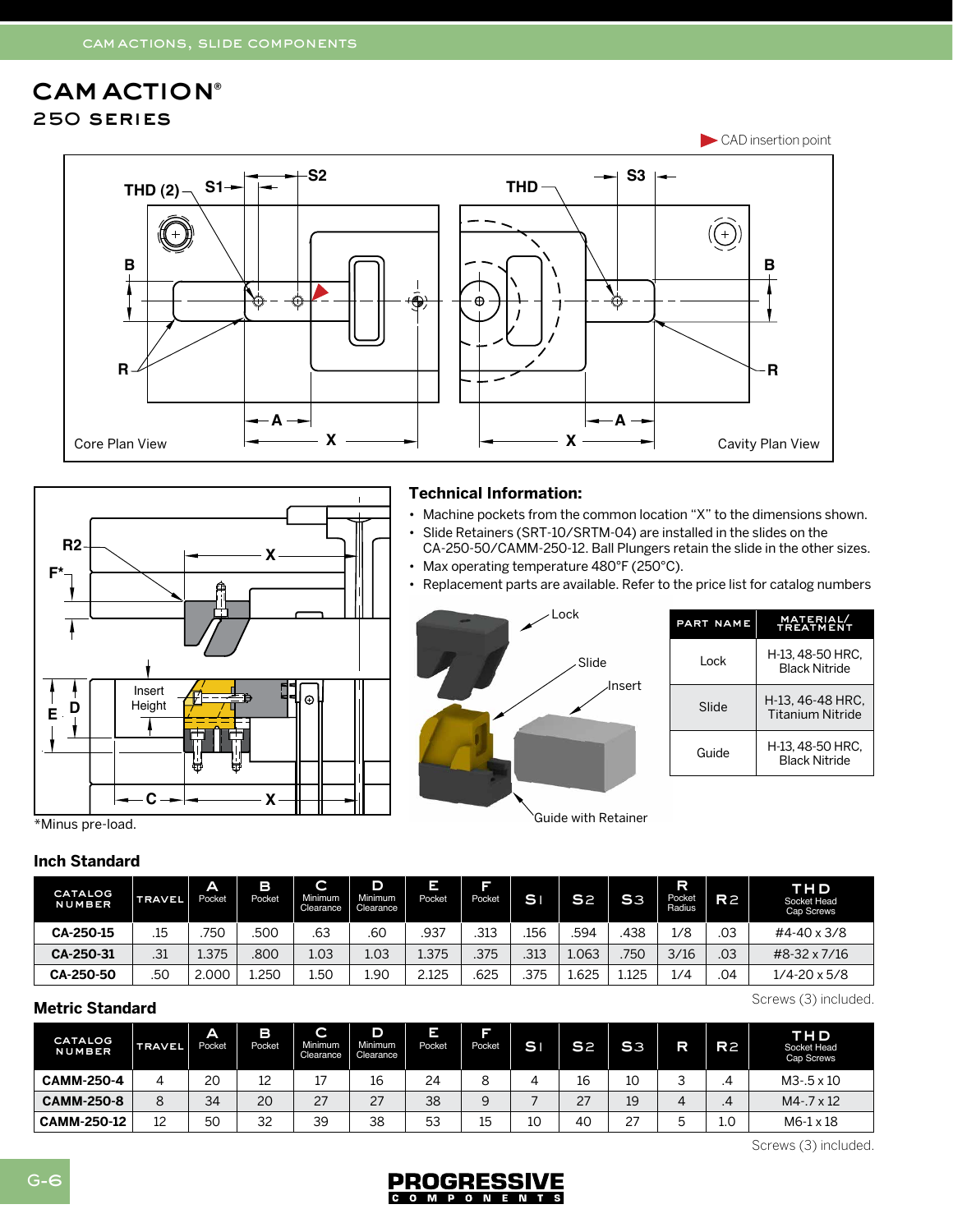# 250 series inserts cam action**®** accessories



 $III$ 





#### **Inch Standard**

**M** DC53 / 1.2360 **h** 58-62 HRC<br>**M** H-13 / 1.2343 **h** 48-52 HRC  $M$  H-13 / 1.2343

| ASSEMBLY<br><b>CATALOG</b><br><b>NUMBER</b> | DC53 / 1.2360<br><b>CATALOG NUMBER</b> | $H = 13 / 1.2343$<br><b>CATALOG NUMBER</b> | w<br>$+000$<br>$-001$ | н<br>$+000$<br>$-001$ | ш     | C.  | THD<br><b>SOCKET HEAD</b><br><b>CAP SCREW</b> |
|---------------------------------------------|----------------------------------------|--------------------------------------------|-----------------------|-----------------------|-------|-----|-----------------------------------------------|
| CA-250-15                                   | <b>CSE25P-15L2</b>                     | <b>CSE25H-15L2</b>                         | .500                  | .374                  | 2.250 | 3/8 | #4-40 x 1/2                                   |
| CA-250-31                                   | CSE25P-31L2.5                          | CSE25H-31L2.5                              | .800                  | .749                  | 2.500 | 1/2 | #8-32 x 7/8                                   |
| CA-250-50                                   | <b>CSE25P-50L4</b>                     | <b>CSE25H-50L4</b>                         | 1.250                 | 1.249                 | 4.000 | 3/4 | $1/4 - 20 \times 1 - 1/4$                     |

Screw included.

# **Metric Standard**

**M** DC53 / 1.2360 **H** 58-62 HRC

**M** H-13 / 1.2343 **H** 48-52 HRC

| <b>ASSEMBLY</b><br>CATALOG<br>NUMBER | DC53 / 1.2360<br>CATALOG NUMBER | $H = 13 / 1.2343$<br>CATALOG NUMBER | W<br>$+.00$<br>$-03$ | н<br>$+.00$<br>$-03$ |     | C  | THD<br><b>SOCKET HEAD</b><br><b>CAP SCREW</b> |
|--------------------------------------|---------------------------------|-------------------------------------|----------------------|----------------------|-----|----|-----------------------------------------------|
| CAMM-250-4                           | CSE25MMP-4L60                   | CSE25MMH-4L60                       | 12                   | 10                   | 60  | 8  | $M3 - 5 \times 12$                            |
| CAMM-250-8                           | CSE25MMP-8L80                   | CSE25MMH-8L80                       | 20                   | 20                   | 80  | 11 | $M4 - 7 \times 22$                            |
| CAMM-250-12                          | <b>CSE25MMP-12L100</b>          | <b>CSE25MMH-12L100</b>              | 32                   | 29                   | 100 | 15 | $M5 - .8 \times 30$                           |

Screw included.